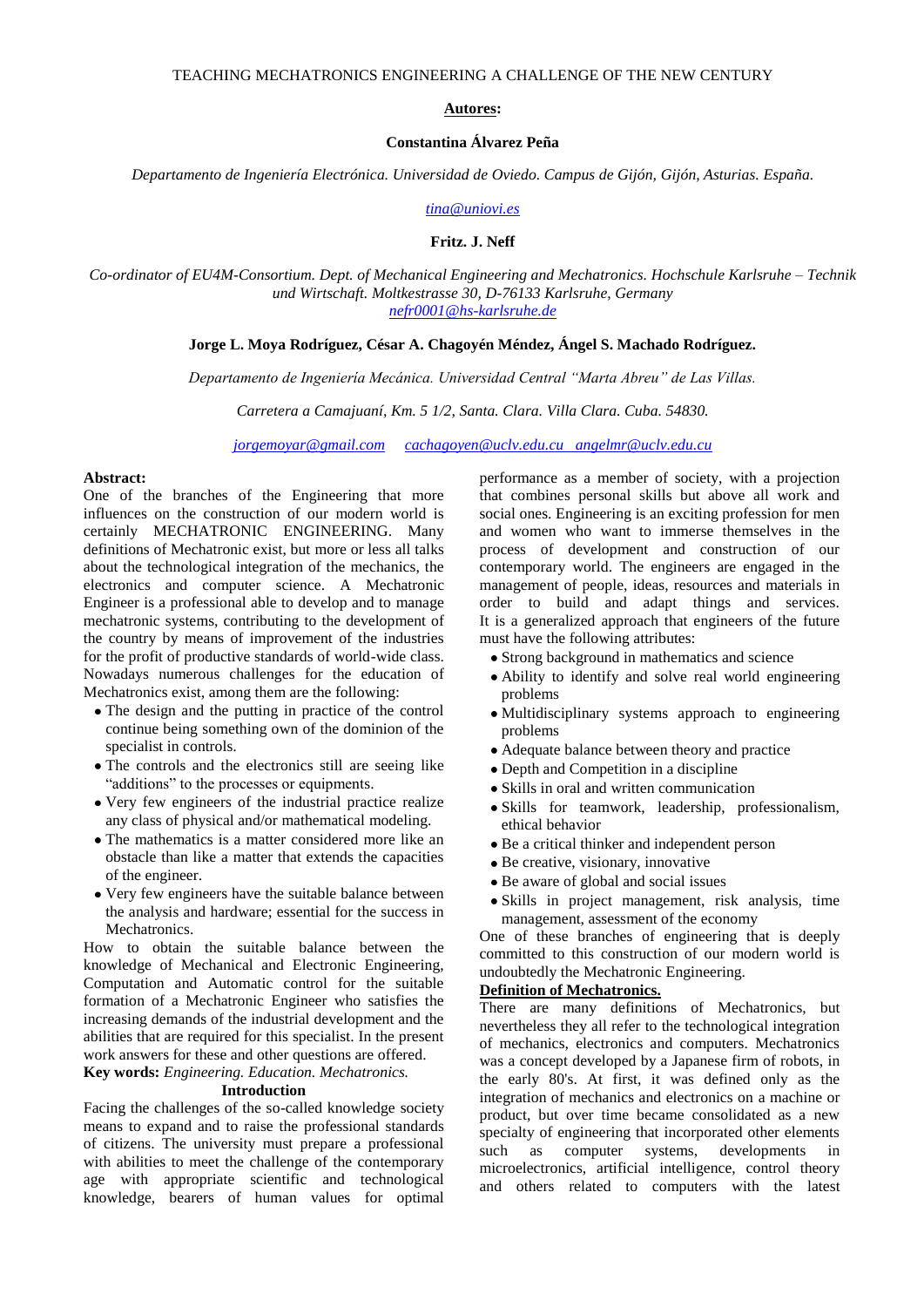technology. And so it began lecturing in this new specialty in the major universities of the world's most industrialized countries. Coined in 1969 by the Japanese company Yakasawa Electric Company [1] [2], the word Mechatronics has been defined in several ways. A common consensus is to describe Mechatronics as a discipline integrating the fields of mechanics, electronics and information technology aimed at providing better products, processes and systems. Mechatronics is not therefore a new branch of engineering, but a newly developed concept that emphasizes the need for integration and intensive interaction between different areas of engineering.

Based on the above, It can be referred to the definition of Mechatronics proposed by JA Rietdijk [3] "Mechatronics is the synergetic combination of precision mechanical engineering, electronic control and systems thinking in the design of products and processes." Meanwhile Craig [4] defines Mechatronics as a Synergetic Integration of physical systems, electronic controls and computers through the design process from the very beginning of it. This leads to a very complex process of decision making. He adds: Integration is the key element and complexity has been transferred from the domain of mechanical systems to the domain of computers, software and electronics. It also notes that Mechatronics is an evolutionary design that requires horizontal integration among various disciplines of engineering and vertical integration between design and manufacturing. Craig affirms that Mechatronics is the best practice for engineering synthesis, responding to the needs of industry and human beings.

The "Mechatronics" means many things to many people, but when you push someone to a precise definition usually refers to a picture shown by Kevin Craig consisting of four overlapping circles: mechanical systems, electronic systems, systems control, and computers. In the center, where all overlap, their union forms the Mechatronics. Mechatronics is more than mechanics and electronics, Mechatronics is really related to the whole design process of any physical system, which integrates controls, electronics, and computers from the very beginning of the design process.



*Figure 1. Definition of Mechatronics*.

## **Mechatronic Systems**

A typical mechatronic system picks up signals, processes them and as output generates forces and movements. The mechanical systems are then extended and integrated with sensors, microprocessors and controllers. The robots, digitally controlled machines, automated guided vehicles, electronic cameras, fax machines and photocopiers can be considered as mechatronic products. By applying a philosophy of integration into the design of products and systems are obtained important advantages such as flexibility, versatility, level of "intelligence" of products, safety and reliability and low power consumption. These advantages translate into a product with more user orientation and can be manufactured quickly at a reduced cost.

## **Mechatronic Product Classification**

In the late 70's the Japanese Society for the Promotion of Machine Industry (JSPMI) classified mechatronic products into four classes.

**Class I:** mechanical products with primarily incorporated electronics to enhance or increase functionality, such as numerically controlled machine tools, variable speed drives, etc.

**Class II:** traditional mechanical systems upgraded with internal electronics incorporated therein, such as modern sewing machines.

**Class III:** Systems that retain the functionality of the traditional mechanical system, but the internal mechanisms are replaced by electronics. A classic example is the digital watch.

**Class IV:** Products designed with integrated mechanical and electronic technologies synergistically. Examples include photocopiers, washing machines and dryers, automatic cookers, etc.

# **Field of work of a Mechatronic Engineer.**

Mechatronic Engineer is a professional capable of developing and managing mechatronic systems, contributing to the development of the country through improvement of industries to achieve world class manufacturing standards. In his professional performance must diagnose, design, build, maintain, manage, investigate and undertake possible solutions to needs that arise in society in their respective work and operation area. The formation of Mechatronic Engineering is aimed at developing personal and professional skills. Personal skills highlighted in the EIA Mechatronic Engineer are: Good communication in English as a second language, analytical capacities, creative development of new technological solutions, capable of teamwork, leadership in the management of interdisciplinary and multidisciplinary groups with a solid scientific and technical foundation, supported by the exact, economic, social and human sciences, which develops skills that ensure success in managing projects for the improvement and automation of equipment or processes, contributing to the socioeconomic development of industries country in a globalized environment.

#### **The skills are evident in the following performance areas:**

**Industrial Automation:** To develop, integrate and give preventive and predictive maintenance to automated mechatronic solutions for the independent operation of processes, increasing productivity and improving product quality.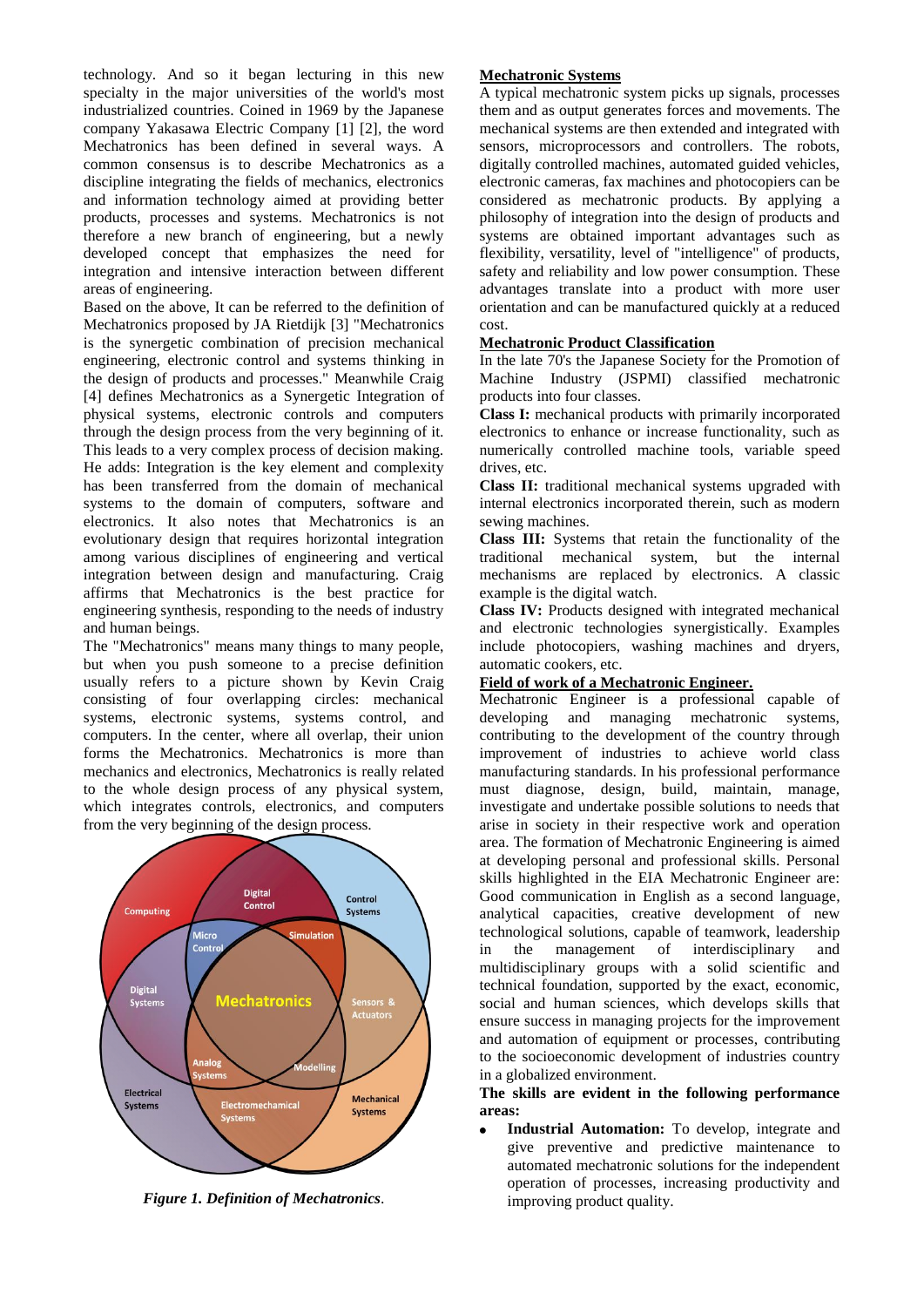- **Flexible manufacturing systems:** To construct, investigate and manage solutions for advanced flexible cell production systems, including computeraided design and manufacturing (CAD, CIM, CAM), by using discrete simulation, quality engineering, group technology and advanced manufacturing systems.
- **Robotics:** To integrate, innovate, and build computational intelligence algorithms, static or mobile robots able to carry out specific tasks simulating human functions, creating processes with improved quality, efficiency, accuracy, versatility, safety to improve the competitiveness of our companies.

## **Real Time Software**

Another aspect that characterizes Mechatronics is the use of real-time software. The real-time software is at the heart of mechatronic systems. It differs from conventional software because its results must not only be numerically and logically correct, but must also be delivered in the right time.

- The real-time software must incorporate the concept of "duration", which is not part of conventional software. The software used in most control systems is also security software. The software malfunction can lead to serious injury and / or significant material damage.
- Asynchronous operations are uncommon in conventional software, but they are the heart and soul of real-time software.

## **The reason for the Mechatronics**

The adoption by a company of Mechatronic application development and manufacture of products provides the company with a strategic and commercial advantage:

- The development of new and innovative products
- The enhancement and expansion of the potential of existing products
- Gaining access to new markets
- Or some combination of these factors

# **The How of Mechatronics**

Achieving a successful mechatronic design environment essentially depends on the design team's ability to innovate, communicate, collaborate, and integrate.

- In fact, a mechatronic engineer's role is often to act to bridge communication gaps that may exist between specialized colleagues to ensure that the objectives of the collaboration and integration are achieved.
- This is important during the design phases of product development and particularly as regards the definition of requirements, where errors in the interpretation of customer requirements can lead to significant increases in cost.

## **Mechatronic Strategies:**

- To assist and enable the development of new products and markets
- Expand and improve existing products
- Responding to the introduction of new lines of products from a competitor

## **Challenges of Mechatronic System Design:**

Mastering the future development in the complexity of the systems (Excellence in Innovation).

- Emerging of new products with distinctive functionality, better quality and / or lower cost (operational excellence).
- Effective and highly efficient processes for product design, manufacturing, and calibration.

# **Is new Mechatronics?**

Mechatronics is simply the application of the latest technologies cost - impact on the areas of computers, electronics, controls, and physical systems to the design process to create more adaptable and functional products. It is precisely the practice of "Good Design" Many designers and engineers with a futurist thinking have been doing this for years.

Mechatronics requires horizontal integration between various disciplines as well as vertical integration between design and manufacturing.

## **Evolution of Mechatronics teaching: multidisciplinary - interdisciplinary – thematic teaching.**

At the beginning of mechatronic studies modules or subjects were taught (first phase), then they went to an intermediate state where they begun to interact with the modules (intermediate phase) with a change of curricula, to try in the future go to a conjunction such that merely talk about Mechatronic modules and not electronic modules with mechanical control, etc. (last phase), in this case they must have a change in the organization.

Figure 2 shows in a simplified way the evolution of methods of study of Mechatronics from its beginnings to the potential state they should be, the colors of the circles match with the subjects represented in Figure 1.

**First phase or multidisciplinary stage:** During the last decade, the Mechatronic developed courses were originated in the Departments of Electronics or Mechanics of classical universities, using courses that were already trained and with a heavy mechanical content [5], so they were basically formed by mechanical subjects taught within the mechanical department and allowed students performing complementary subjects from the departments of electronics, computing and control.

In traditional Mechatronics, the focuses of the subjects or themes are normally developed by subsystem with multiple fields (primarily electronic, mechanical, control and computing). The interaction among disciplines is limited simply to the interfaces and rarely requires the development of a certain technology as a result of real integration with other technologies [6].

**Intermediate phase or interdisciplinary stage**: During the integration of HEIs in the Bologna process, new forms and methods of study appear, for example from having a purely formal lectures usually based on independence between subjects to become project-based studies or problems. When working with projects or problem arises the need to interact with other subjects quite different. Mechatronics, forces the real interaction between subjects / modules of different departments or areas. It appears the concept that students can create, program and operate a mechatronic product and that it is composed of mechanical and electrical elements, and must have a system based on a microcontroller for example and this element must be programmed properly to control his performance. In this phase we can find from the development of some subjects / modules carry out by two or more areas or departments (depending on year after year on the willingness of teachers responsible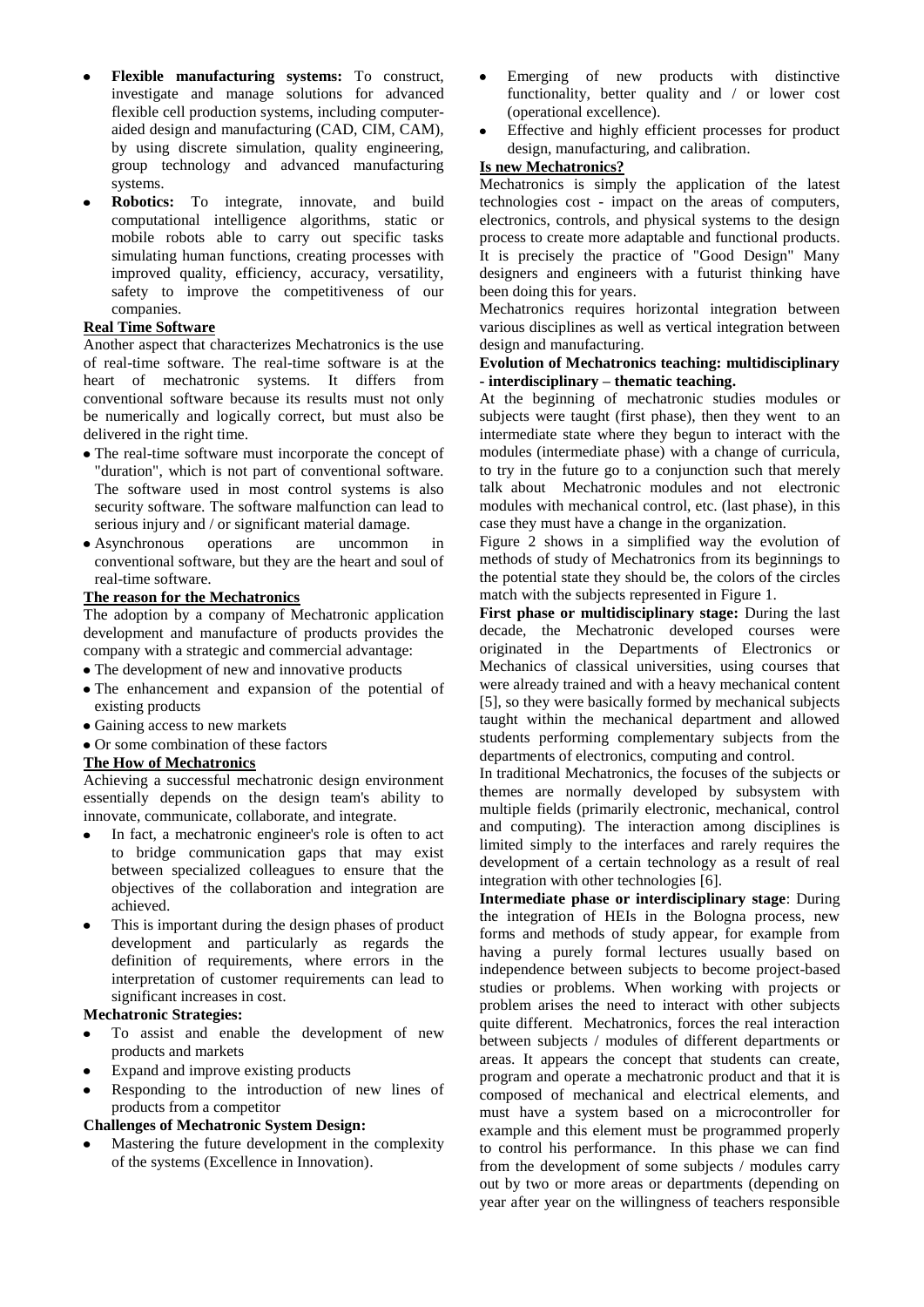for them) to the full development of a curriculum that takes into account that interdisciplinarity is an essential element for the proper conduct of the courses.With this in mind disappears the concept of the previous phase, to begin to think of Mechatronics as a whole. To reach this, a drastic change in curriculum and thinking of the institutions is needed. Now it is necessary to work hard on a project basis or problems with modules or courses shared by both staff of a department / area as another, being more difficult to organize at the institutional level but more satisfactory in terms of results.



## *Figure 2. Evolution of Mechatronics as an academic discipline*

**Final phase or thematic stage** the last stage is the design and establishment of the Mechatronics with its own identity, different from the mechanics, electronics, control, and so on. It is the creation of a Department of Mechatronics, with its own staff and dynamism based on the teaching and research in the field of Mechatronics. It is impossible to obtain from one day to another a department of such engineers in Mechatronics; it is necessary to go through intermediate stages where the base of knowledge of the staff is multidisciplinary.

## **Who rules Mechatronics?**

Mechatronics is everywhere around us, from the hard drives of computers and robots, to washing machines, coffee machines and medical equipment. The electronics that control mechanical systems explains much of the average cost of an automobile today, going from controlling key aspects such as stability and braking systems to the climate control and seat adjustments. Talking to anyone involved in Mechatronics for quite some time respond without hesitation that it is now impossible to make a mechanical system that has no electronics in it [7].

Who will play the leading role in developing mechatronic systems? Will be the Mechanical Engineers who design the moving parts? Will be the electrical engineers, whose chips and sensors are the heart of control?

Would Companies trust in software engineers, which give their character to mechatronic devices? Or will be engineers of some description even indefinitely? Who then owns the Mechatronics? The answer to these questions is vital to establish standards for teaching Mechatronics. Craig also believes that mechanical engineers should be the leaders of Mechatronics. "We are the wider discipline and build physical systems," says Craig. "What has changed is that we incorporate electronic systems and controls in everything we do, not as an appendix or something added, but as part of design."

Because electronics has become such an integral part of mechanical design, mechanical engineers have had to learn to talk about sensors, actuators, processors, and code in the same breath as structural strength and materials. "We need to know how to use the devices electrical engineers create in our systems," Craig said.

"Electrical and other engineers don't have that experience, and they don't crave that experience," he said. They also don't have time for it. According to Craig, electrical engineering programs are tightly focused and often specialized. "In some instances, electromagnetic and control engineering are not even required courses in their curriculum, and yet for us they are foundational," he said. According to Craig [4], electrical engineering programs focus on narrow and stiff fields, and often specialize. Sometimes control engineering and electromagnetism are not required courses in their curricula, but for us are critical, Craig is a mechanical engineer, so it's no wonder that he thinks this way. Maybe one day Mechatronic Engineers replace Mechanical Engineers or all Mechanical Engineers will be Mechatronic Engineers.

# **Challenges to Mechatronic teaching:**

- The design and implementation of control remains  $\bullet$ something of their own domain of control specialists.
- The controls and electronics are still seen as "additions" to the processes or equipment.
- Few engineers from industry practice any kind of  $\bullet$ physical and / or math modeling.
- Mathematics is a subject that looks more like an obstacle than a matter that extends the capabilities of the engineer.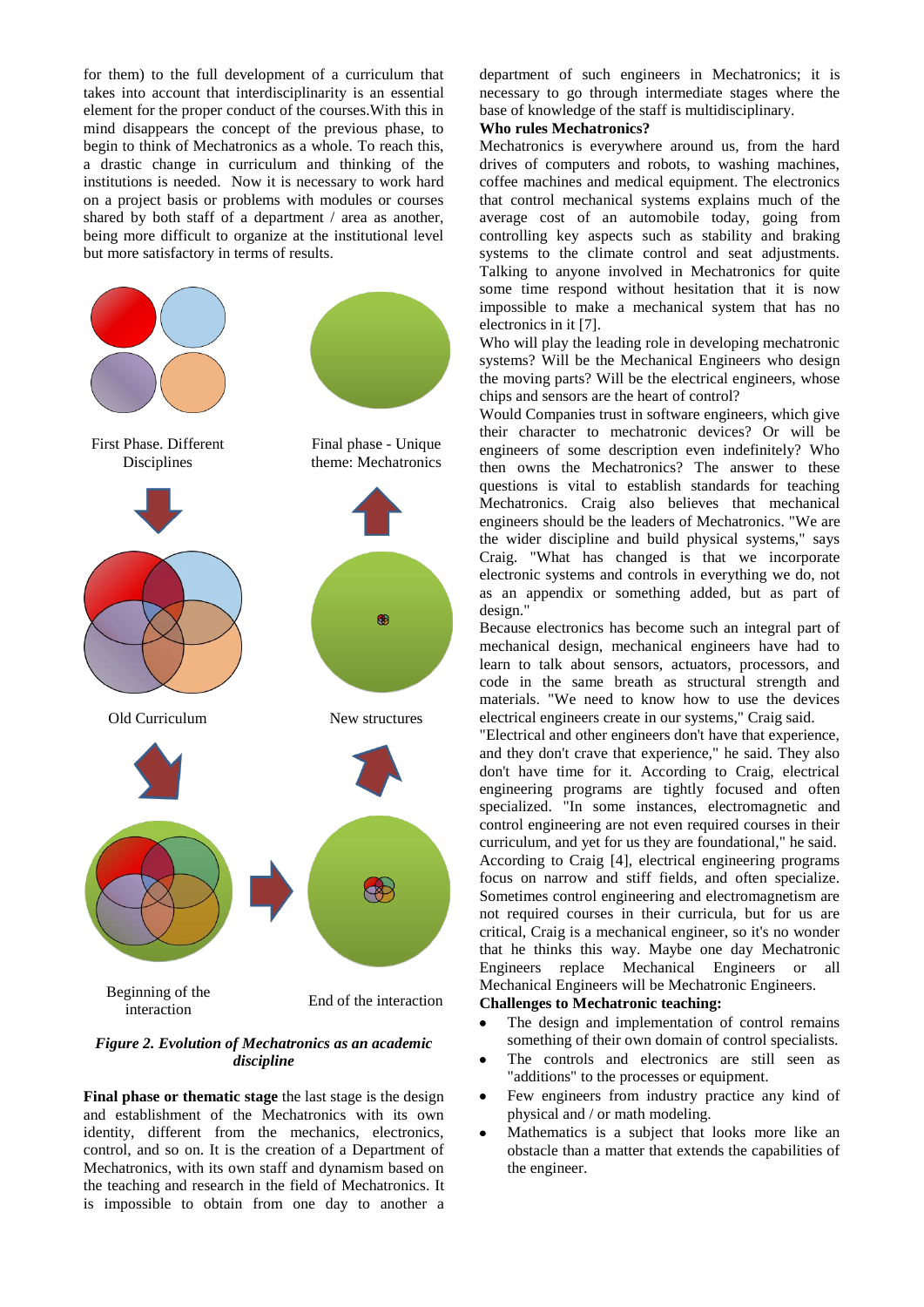Only few engineers have the appropriate balance between analysis and hardware what it is essential to success in Mechatronics.

**Components of Mechatronic Engineering Education.** The following chart shows in a graphical way the relationships between the different components of the teaching of Mechatronics Engineering:



Taking into account that there are different models, criteria and curricula to form a mechatronic engineer and besides there is a high demand in the post graduate program in this field, all this justifies and supports the work in this regard. Moreover, the articulation between undergraduate and postgraduate education and the interplay between these two concepts and levels of education suggests -both by the form as the content- to study, and to propose the establishment of a comprehensive training curriculum of a Mechatronic specialist which includes not only undergraduate education but also in the postgraduate training.

Both for industry and for universities these are key issues. There are specialists that sustain that in the XXI century all engineers need to become mechatronic engineers.

The industry needs engineers with their feet on the ground and a balance between theory and practice, a professional attitude, experience in multidisciplinary team work and exceptional communication skills. Universities need to know the answers to these questions to shape their curricula and better prepare engineering students for professional practice. This requires achieving a consistent teaching-learning process, which assumes a curriculum with an appropriate balance between theory and practice and between mechanics, electronics, computers and automatic control. In this regard, urges a strategy that explicitly reflects the development of practical – professional skills, responsive to current trends and concepts of mechatronic technology education with a systemic approach.

Given all the above definitions the following curriculum is designed to form a Mechatronics Engineer:

# Curriculum Proposal for Mechatronic Engineering

# **First Year**

| <b>FIFSU Year</b> |                                                 |              |                               |  |
|-------------------|-------------------------------------------------|--------------|-------------------------------|--|
| <b>Subjects</b>   |                                                 | <b>Hours</b> | <b>Credits</b><br><b>ECTS</b> |  |
| 1.                | Linear Algebra                                  | 64           | 4                             |  |
| 2.                | Physics I and II                                | 160          | 10                            |  |
| 3.                | Chemistry                                       | 64           | 1                             |  |
| 4.                | Mathematics I and II                            | 160          | 10                            |  |
| 5.                | <b>Descriptive Geometry</b>                     | 64           | 4                             |  |
| 6.                | Mechatronic Drawing                             | 80           | 5                             |  |
| 7.                | Programming Principles                          | 80           | 5                             |  |
| 8.                | Introduction to<br>Mechatronic                  | 80           | 5                             |  |
| 9.                | Fundamentals of<br>Mechanical Engineering       | 80           | $\overline{5}$                |  |
|                   | 10. Fundamentals of Electrical<br>Engineering   | 80           | $\overline{5}$                |  |
| 11.               | Introduction to<br>Maintenance                  | 64           | $\overline{4}$                |  |
| <b>TOTAL</b>      |                                                 | 976          | 60                            |  |
|                   | <b>Second year</b>                              |              |                               |  |
| 1.                | Solid Mechanics I and II                        | 160          | 40                            |  |
| 2.                | <b>Computer Aided Design</b><br>(CAD)           | 80           | 5                             |  |
| 3.                | Mathematics III and IV                          | 160          | 10                            |  |
| 4.                | Physics III and IV                              | 128          | 5                             |  |
| 5.                | Probability and Statistics                      | 64           | 8                             |  |
| 6.                | <b>Numerical Methods</b>                        | 64           | $\overline{4}$                |  |
| 7.                | <b>Electrical Systems and</b><br>Technologies   | 64           | 4                             |  |
| 8.                | Metrology                                       | 64           | $\overline{4}$                |  |
| 9.                | <b>Manufacturing Processes</b>                  | 64           | $\overline{4}$                |  |
| 10.               | <b>Electricity and Magnetism</b>                | 64           | $\overline{4}$                |  |
|                   | 11. Electronics                                 | 64           | $\overline{4}$                |  |
| <b>TOTAL</b>      |                                                 | 976          | 60                            |  |
|                   | <b>Third year</b>                               |              |                               |  |
| 1.                | <b>Mechanics of Materials I</b><br>and II       | 128          | 8                             |  |
| 2.                | Materials Science                               | 64           | 44                            |  |
| 3.                | Theory of Mechanisms and<br>Machines I and II   | 128          | 8                             |  |
| 4.                | <b>System Dynamics</b>                          | 64           | $\overline{4}$                |  |
| 5.                | Computer Aided Design<br>of Electronic Circuits | 64           | $\overline{4}$                |  |
| 6.                | <b>Systems Modeling</b>                         | 64           | $\overline{4}$                |  |
| 7.                | Combinatorial Logic<br>Systems                  | 48           | $\overline{3}$                |  |